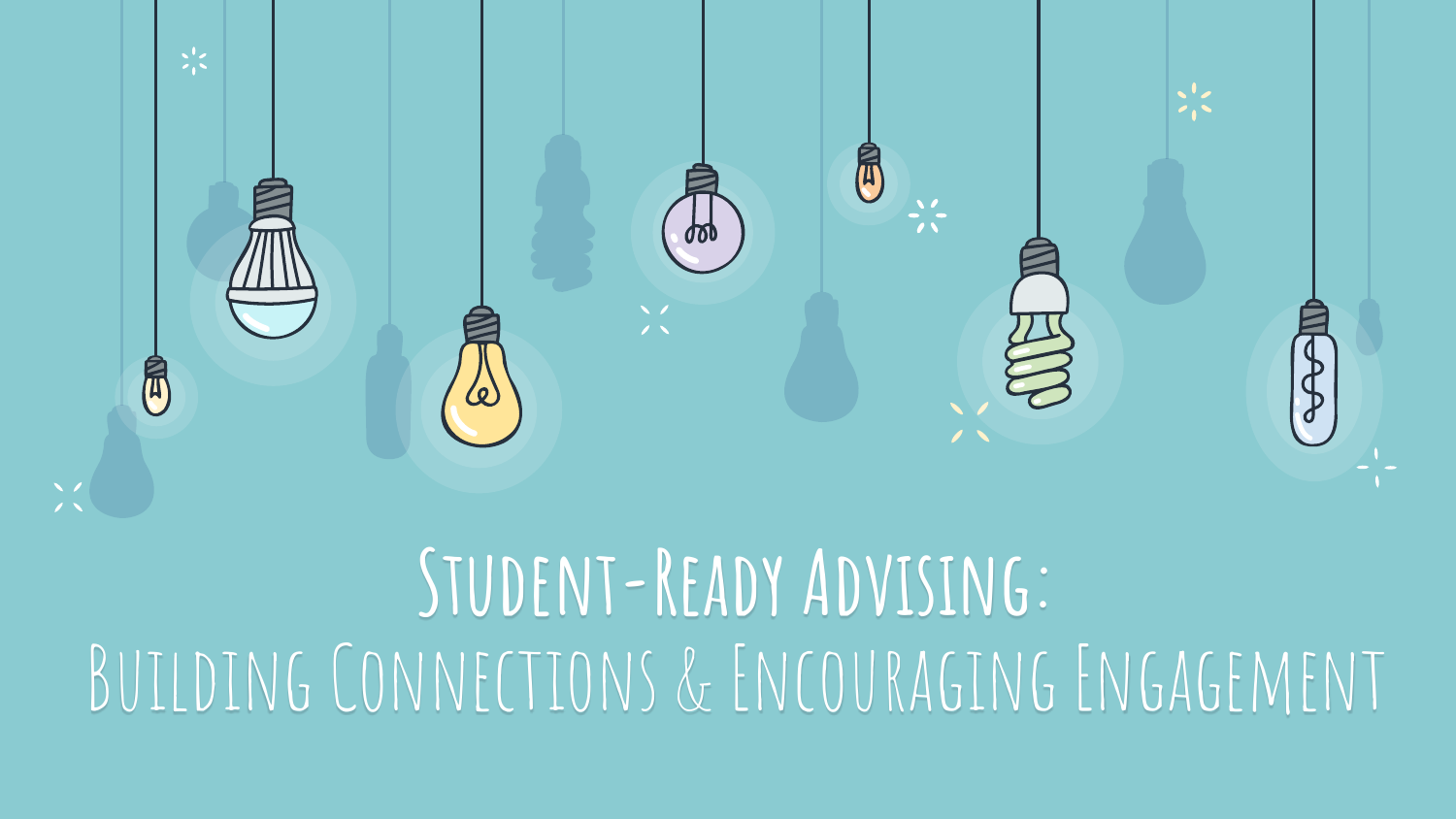# **Hello!**

#### **Megan Krell**

- ⊹ Associate Professor, Behavioral Sciences
- Faculty Lead for Advising
- Interim Coordinator for the Center for Teaching & Learning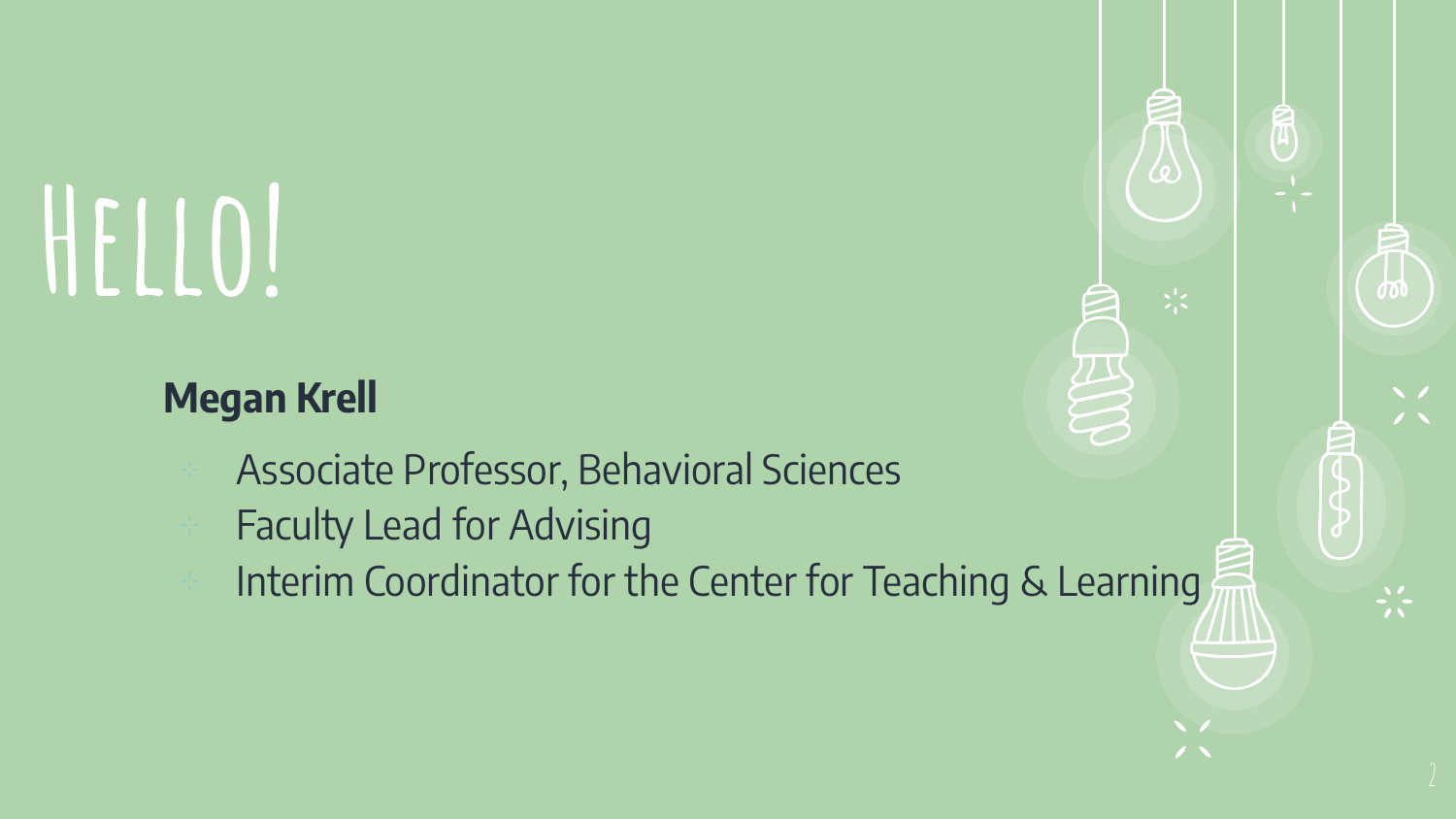### **Agenda**

- ⊹ Advising Successes
	- $\times$  Celebrating what you are already doing
	- $\times$  Fitchburg State Advising Data

⊹ Building Connections

⊹ Encouraging Engagement

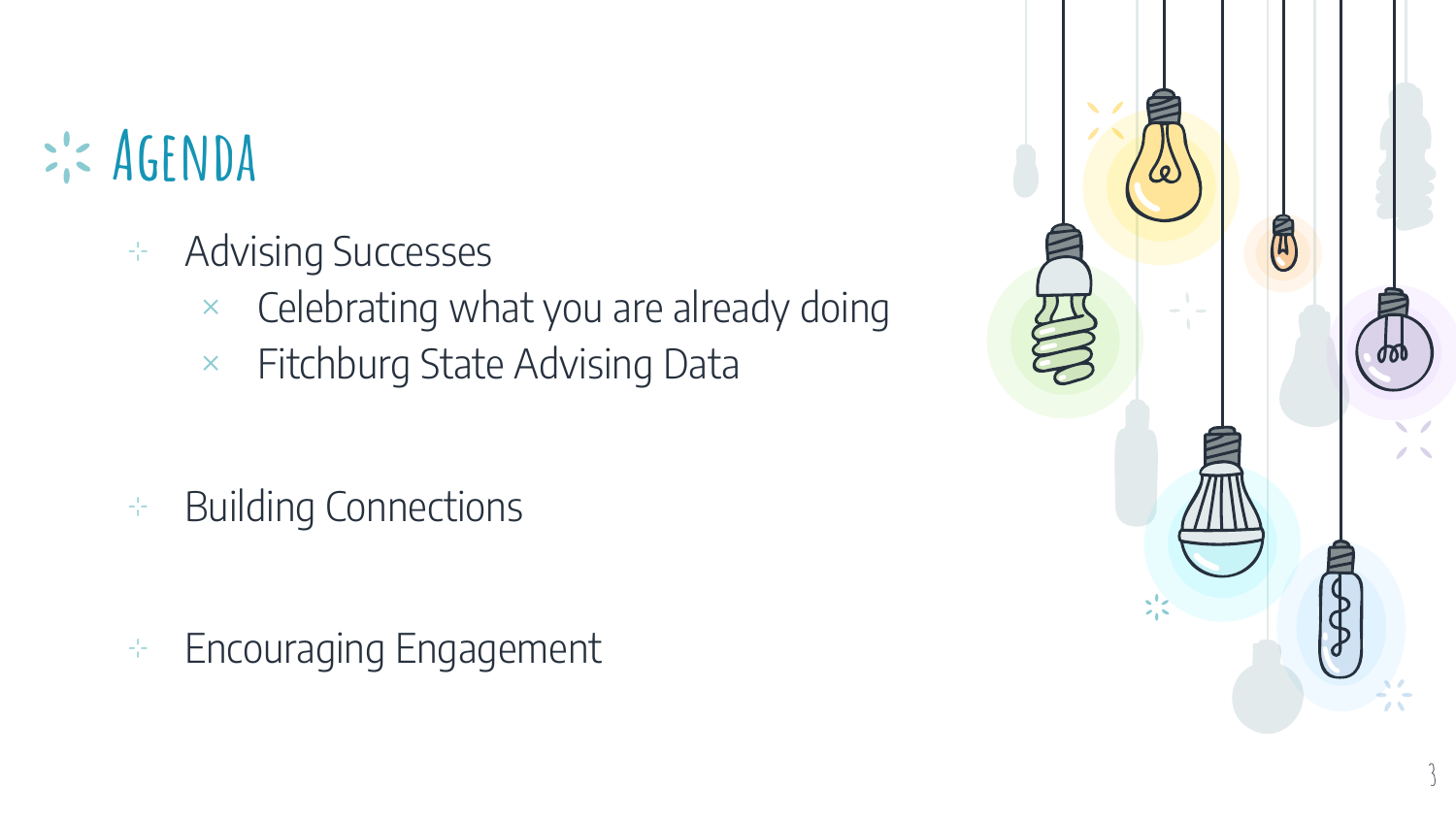#### **Advising Successes!** Let's celebrate the work you are  $\frac{1}{2}$ already doing!

**1**

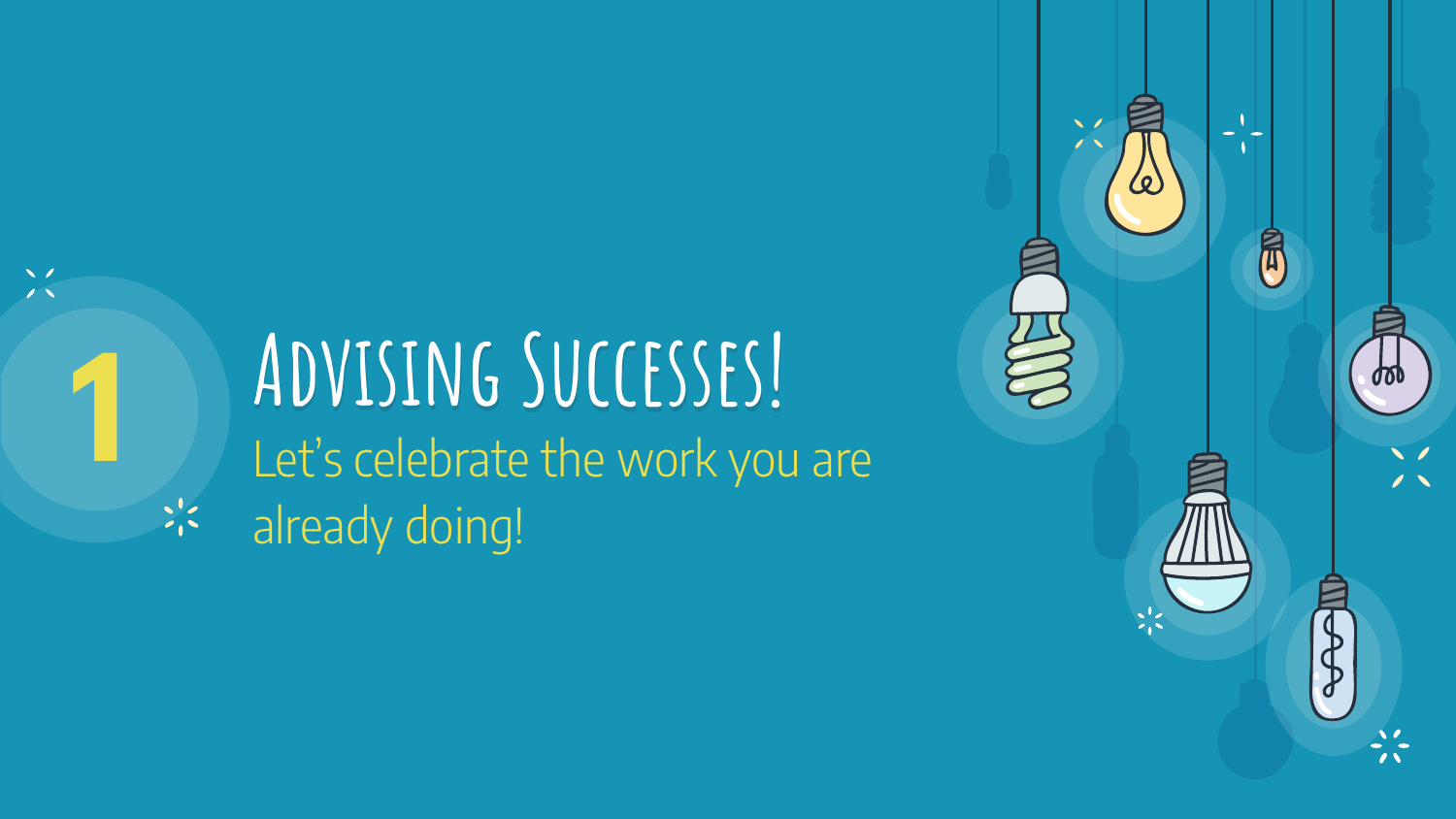## **MVA: Most Valuable Advisor Nominations**

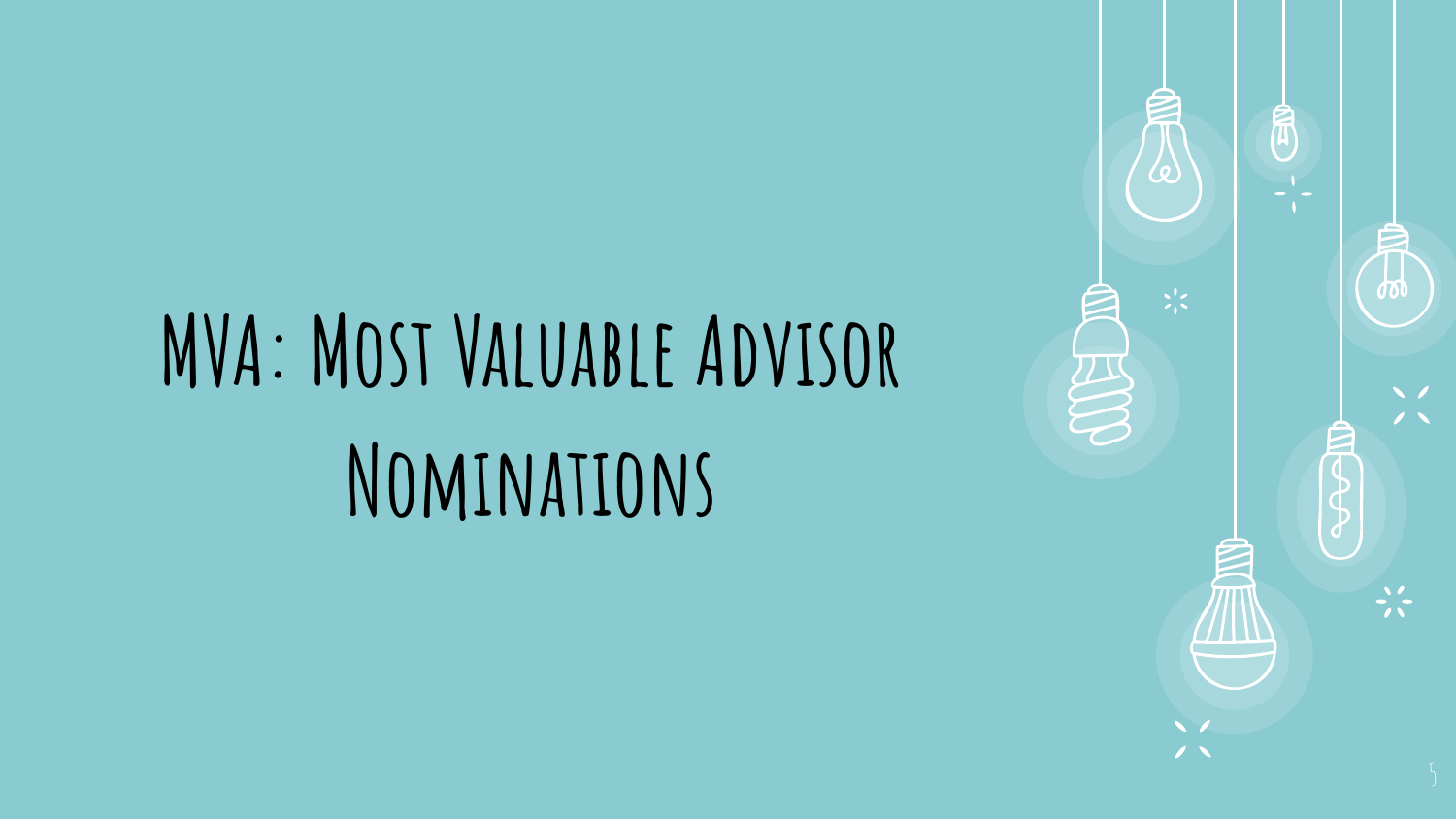**66** I haven't been the best student grade wise<br>
at Fitchburg but [my advisor] gives me at Fitchburg but [my advisor] gives me motivation and helps me get excited for classes.

–Criminal Justice Major

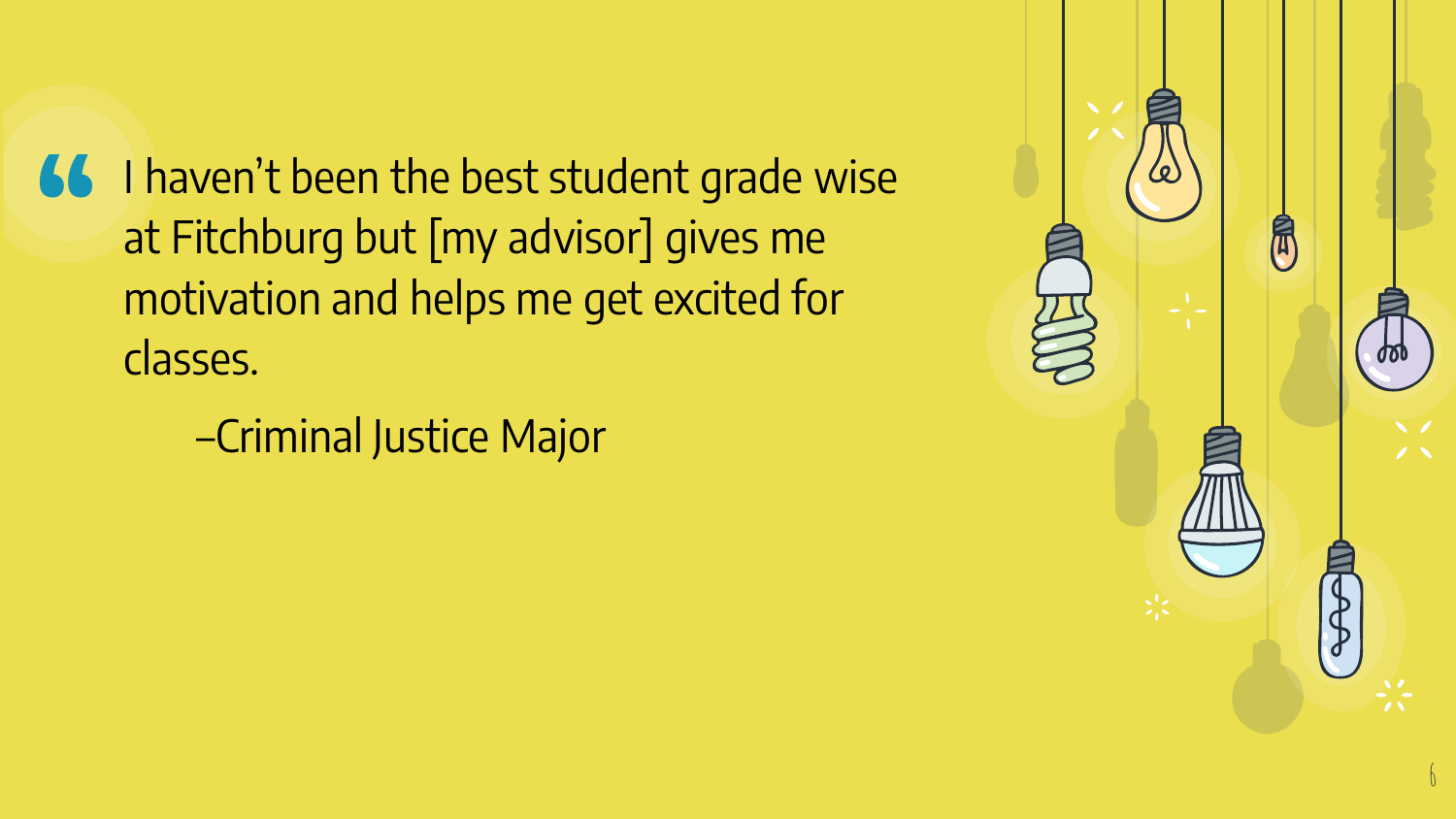**66** [My advisor], covered all my follow-up<br>questions before I even asked them, he questions before I even asked them, her knowledge and commitment are second to none. [My advisor], not only a great asset to FSU, but for the whole academic community.

–Business Major

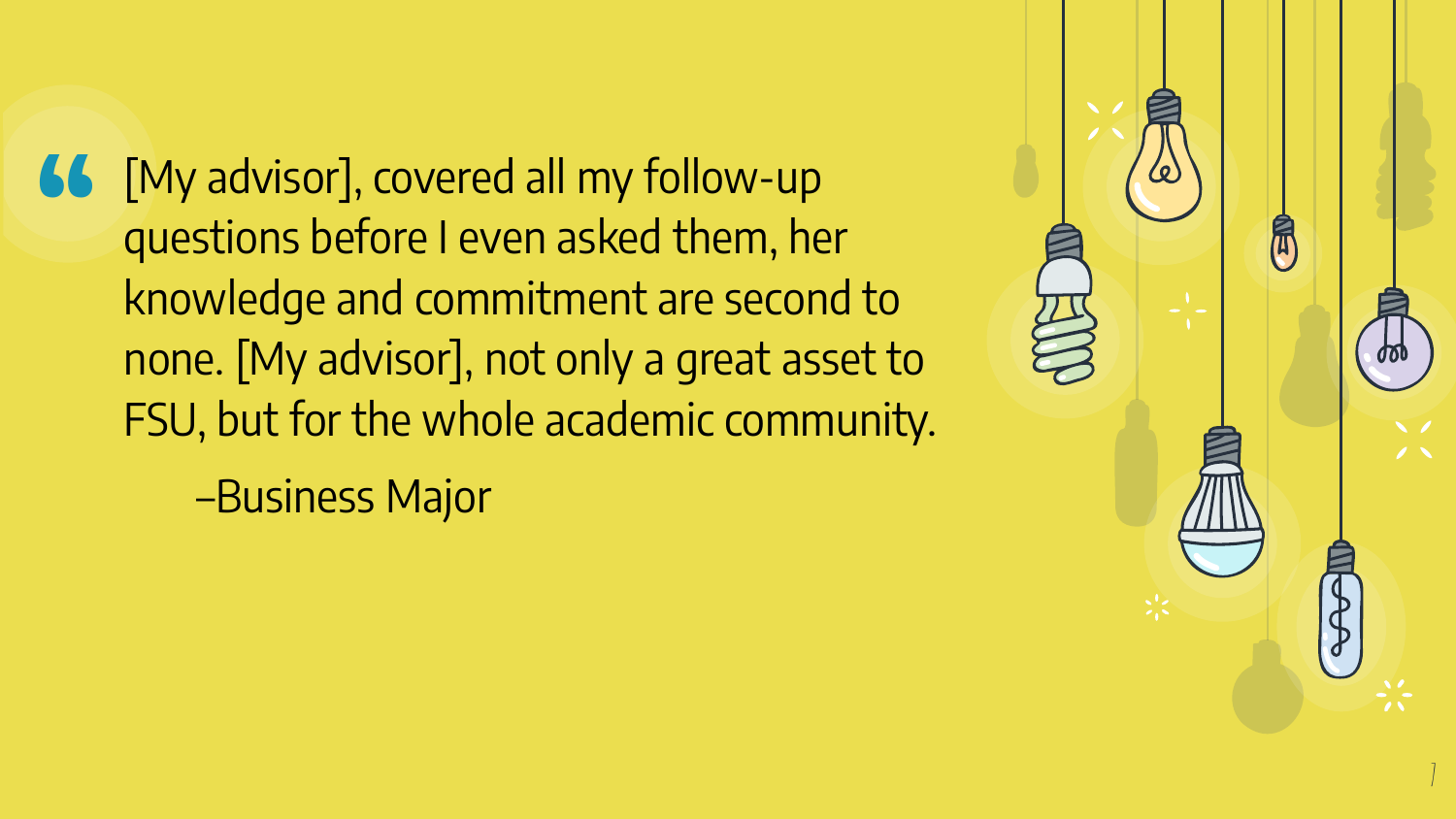**66** My advisor is an MVA because the first time<br>
we met we didn't just jump into the we met we didn't just jump into the schedule planning, we talked for a little about how I'm doing in all classes, [my advisor] makes it easy to talk about anything, usually I'm nervous talking to new people but the way he approached and started the conversation made it very easy. Very nice person and easy to talk to.

–Human Services Major

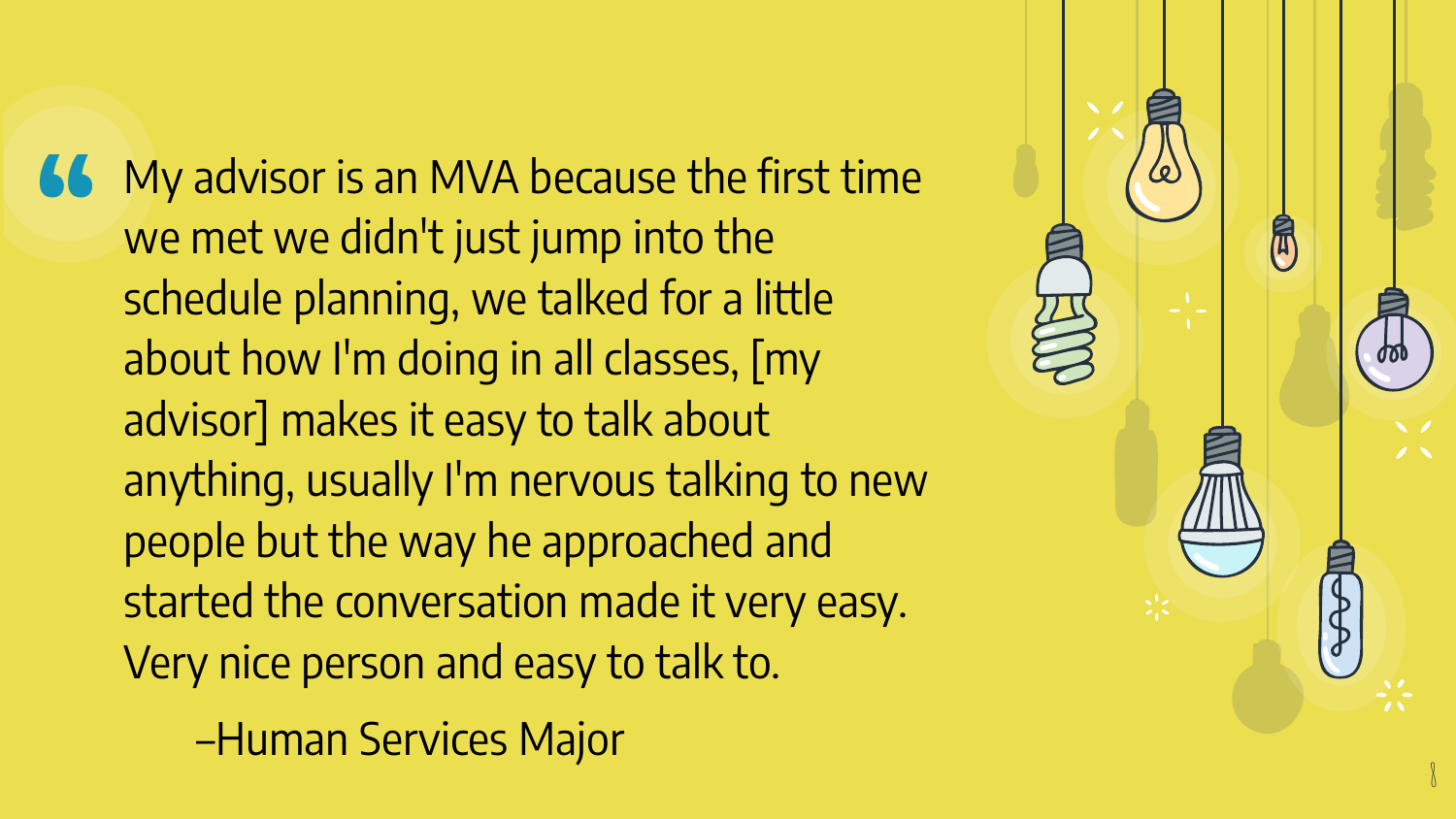**66** [My advisor] has helped me as a navigate<br>
which direction to take next in my life. She which direction to take next in my life. She didn't get annoyed or frustrated when I vacillated back and forth between programs. She took a human interest and helped me strip away the parts to find my heart's desire. I am still evolving even as an adult, parent, professional person. I hope I never stop.

–Special Education Major

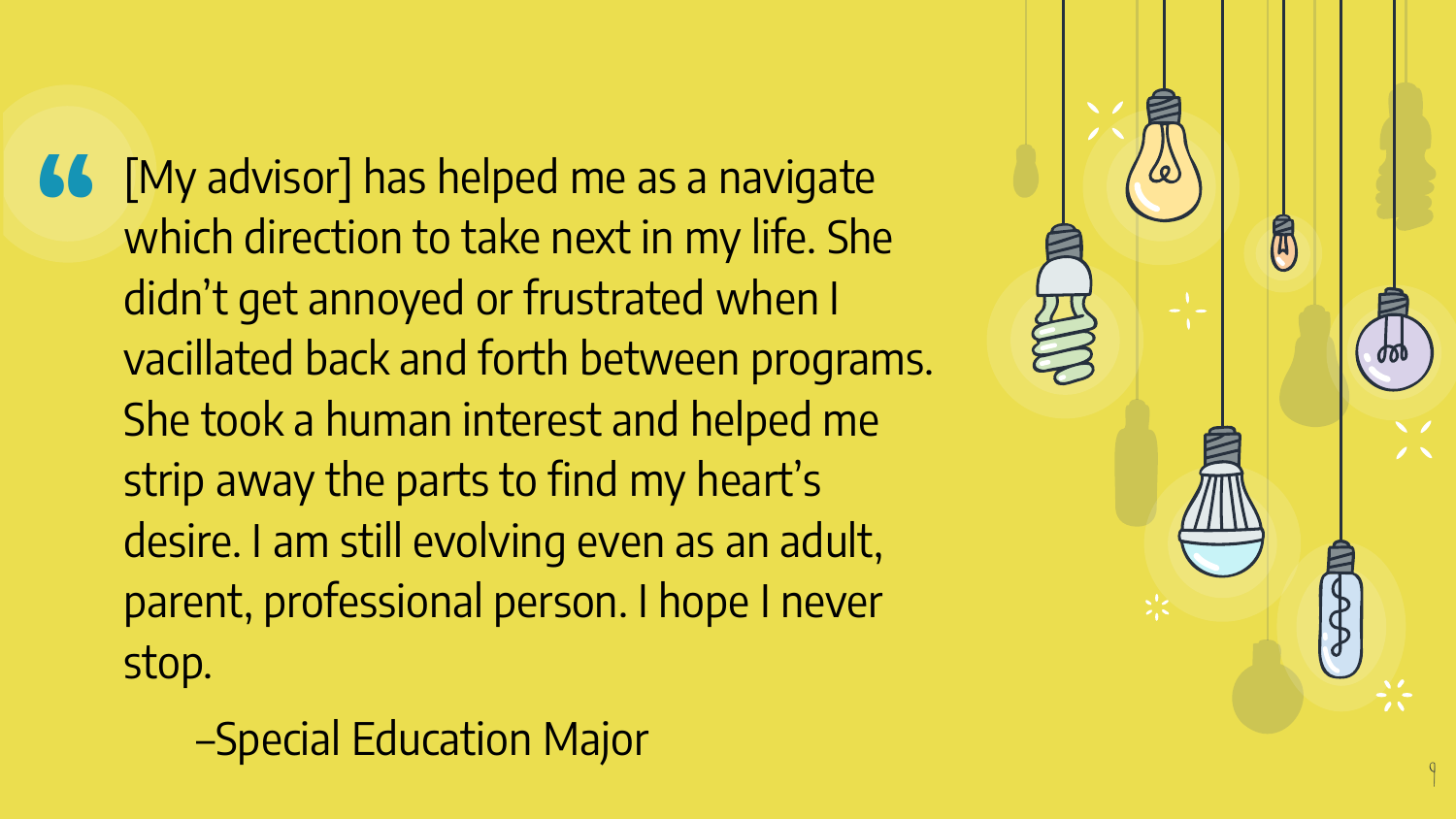**Office of Student Development Data**

Sense of Belonging Interviews ⊹ 16 Involved / 13 Uninvolved Students

#### **Who do uninvolved students attribute their sense of belonging to?**

**ACADEMIC ADVISORS!**

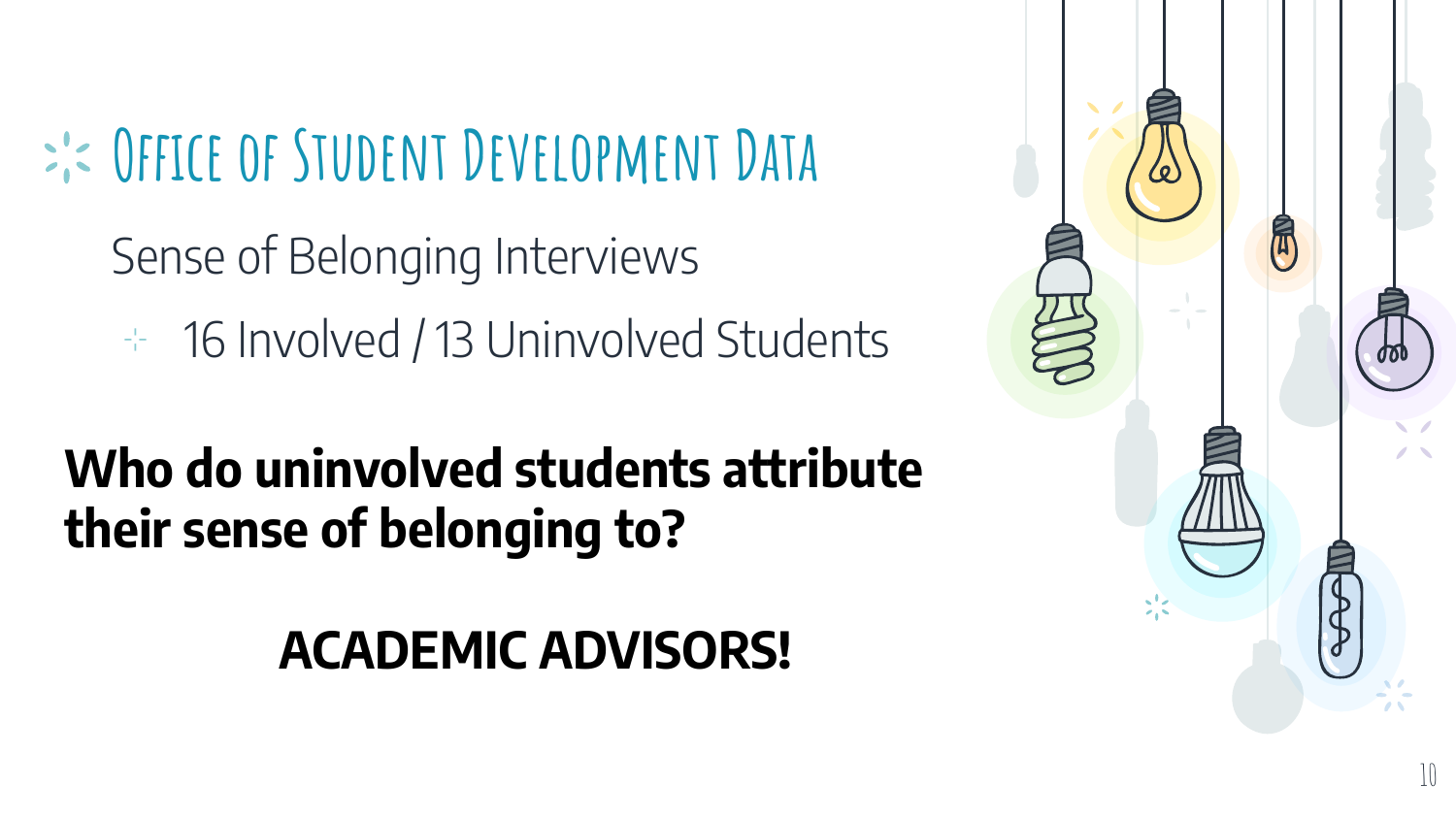# **BUILDING CONNECTIONS**

 $\frac{1}{2}$ 

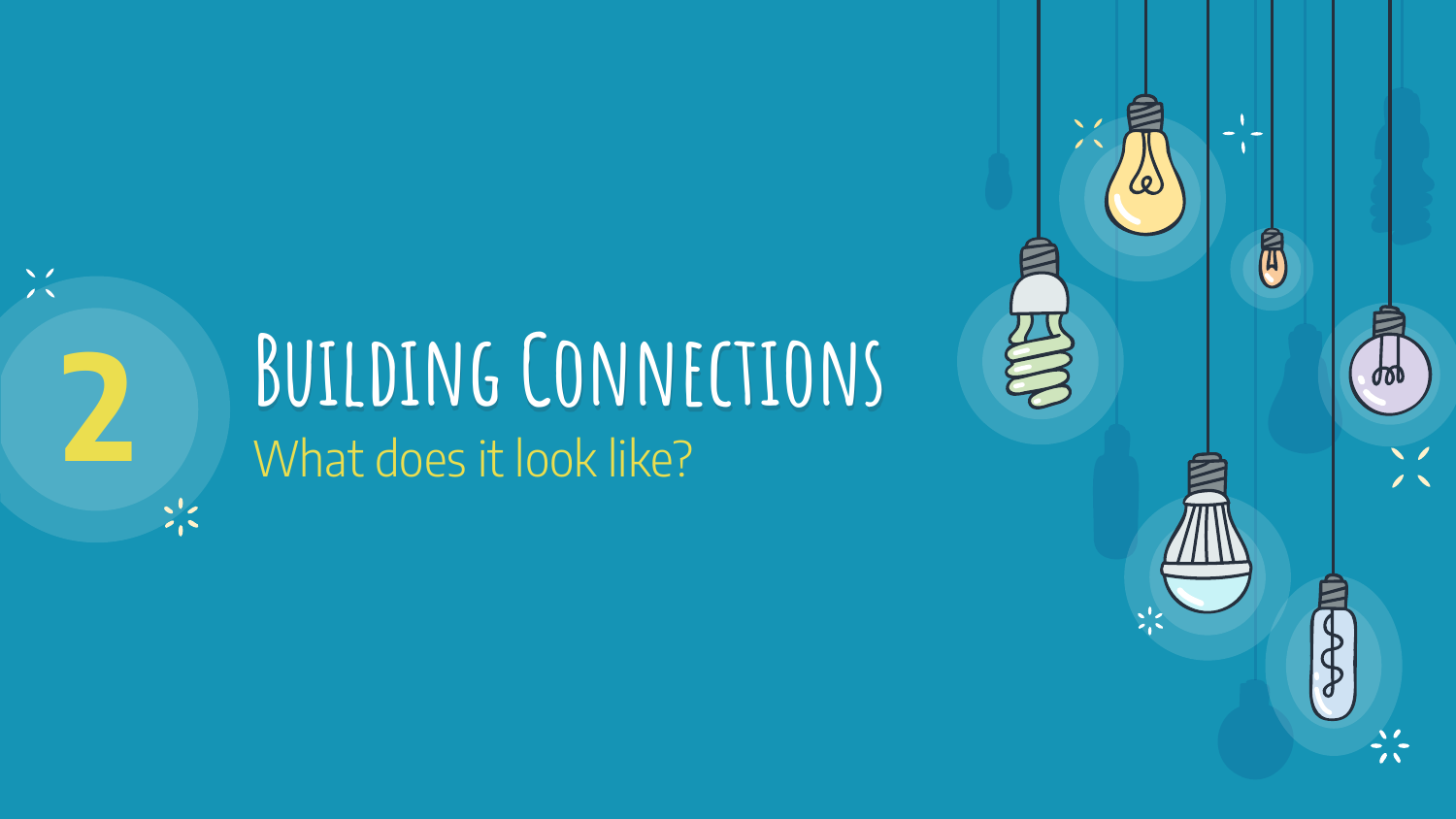

- **What does having a connection with your advisee look like to you?**
- **What do you do to build connections with your advisees?**
- **What advising technique has NOT worked for you?**





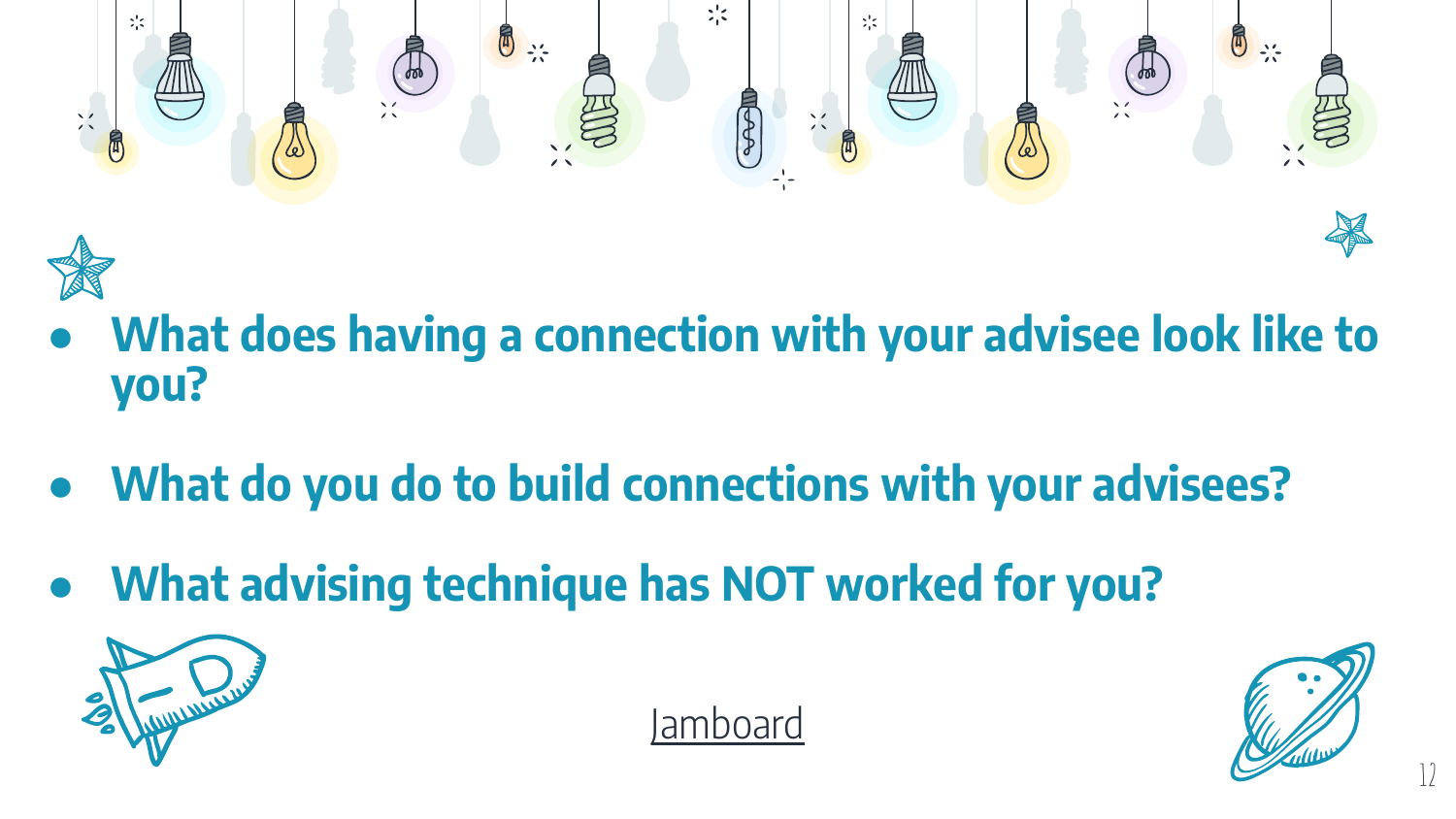## **ADDITIONAL STRATEGIES FOR BUILDING CONNECTIONS**

- ⊹ Getting to know you survey (strengths-based, inclusive questions)
- ⊹ Real talks
- ⊹ Flipped advising
- ⊹ Group advising + individual advising (Shearer, 2007)
- ⊹ Quick congrats notes

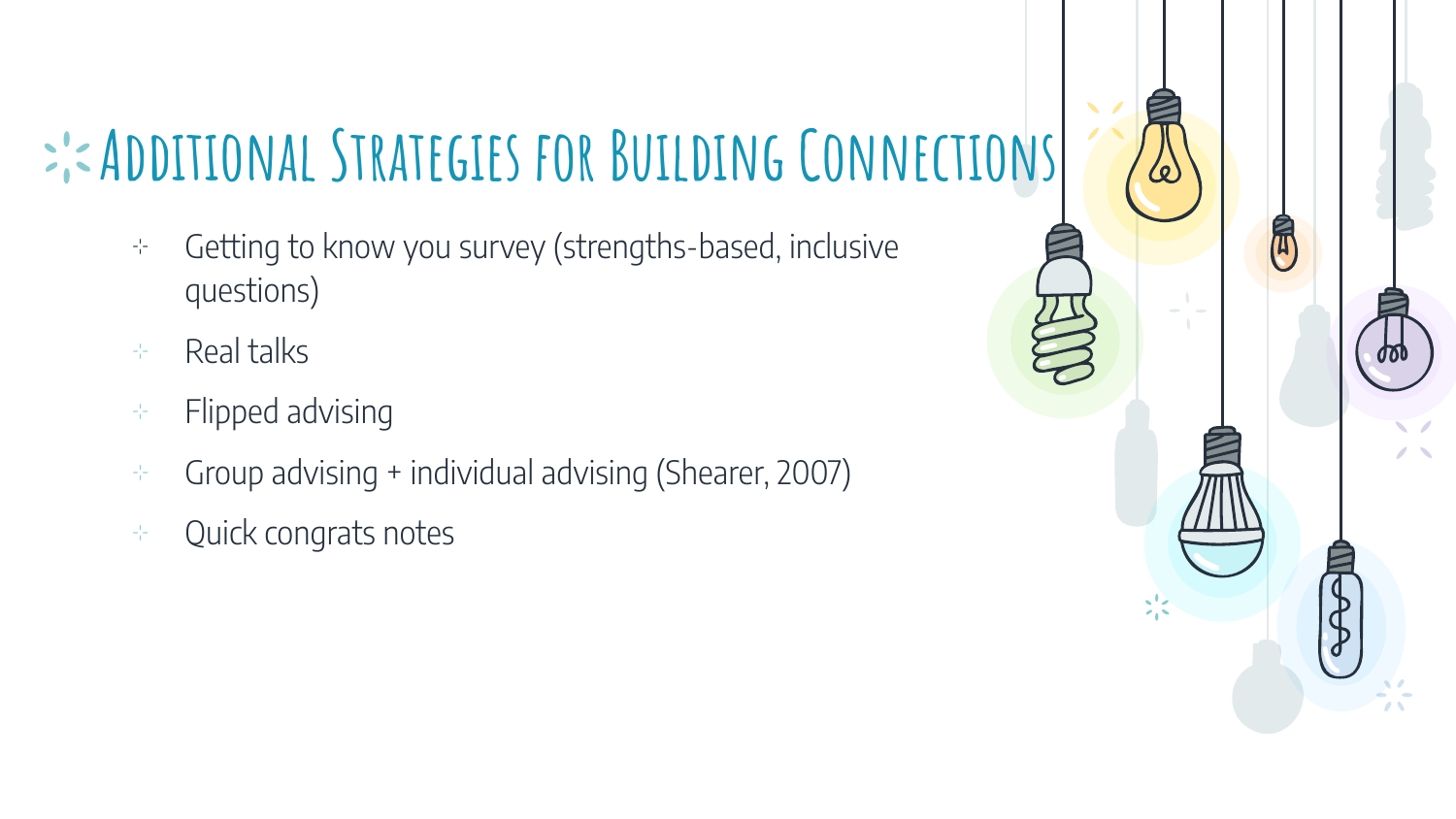# **ENCOURAGING ENGAGEMENT**

 $\frac{1}{2}$ 

 $\lfloor - \frac{1}{2} \rfloor$ 

同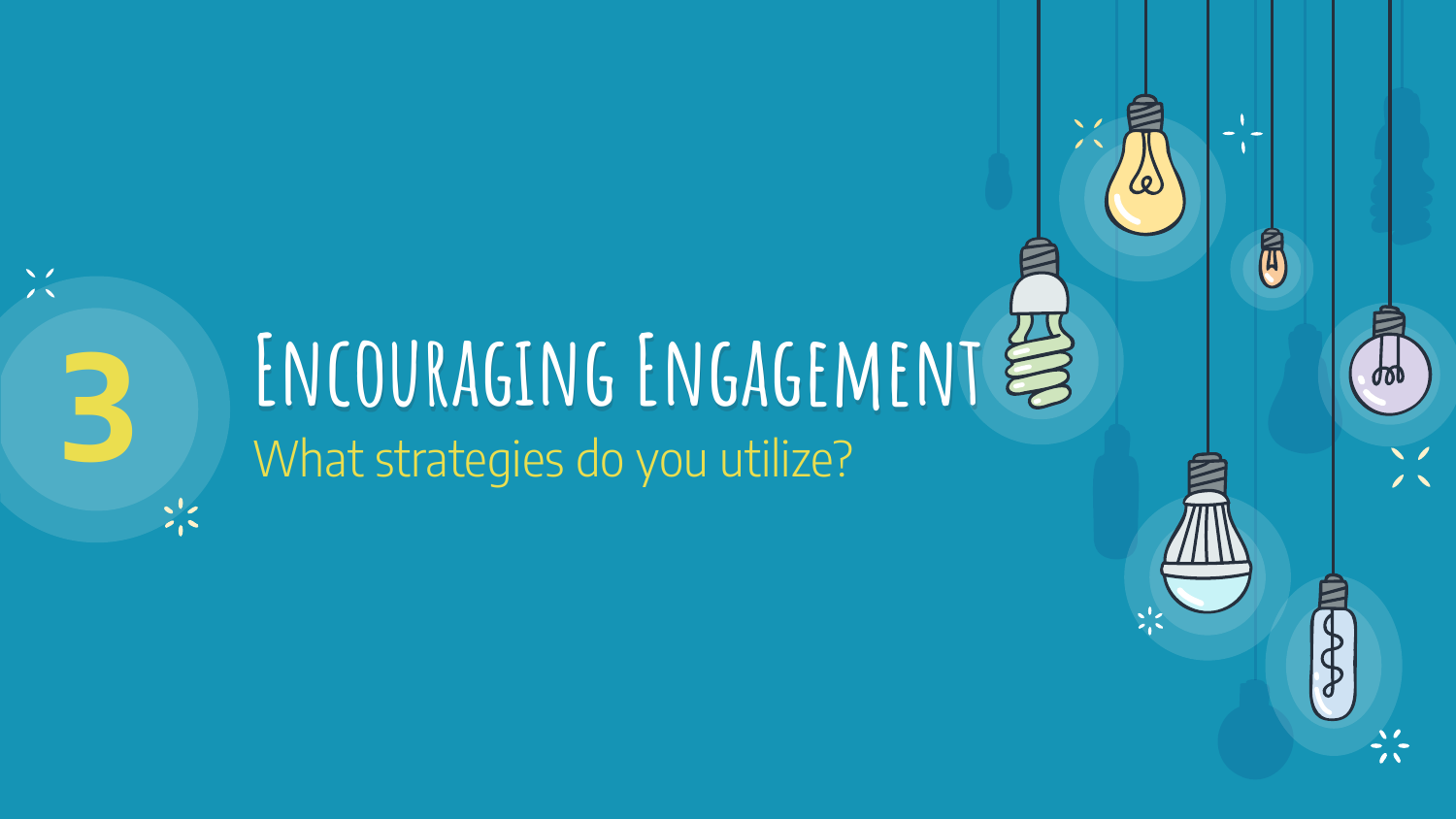## **Encouraging Engagement**

#### **Targeted Contacts**

Invite advisees to join you in events you are attending.

ASK!!!

#### **Motivational Interviewing**

Communication technique utilized when we want to help others make changes that would enhance their wellbeing

#### **Add Your Own**

Include ways that you encourage engagement in your advisees in the chat! 同

 $\geq$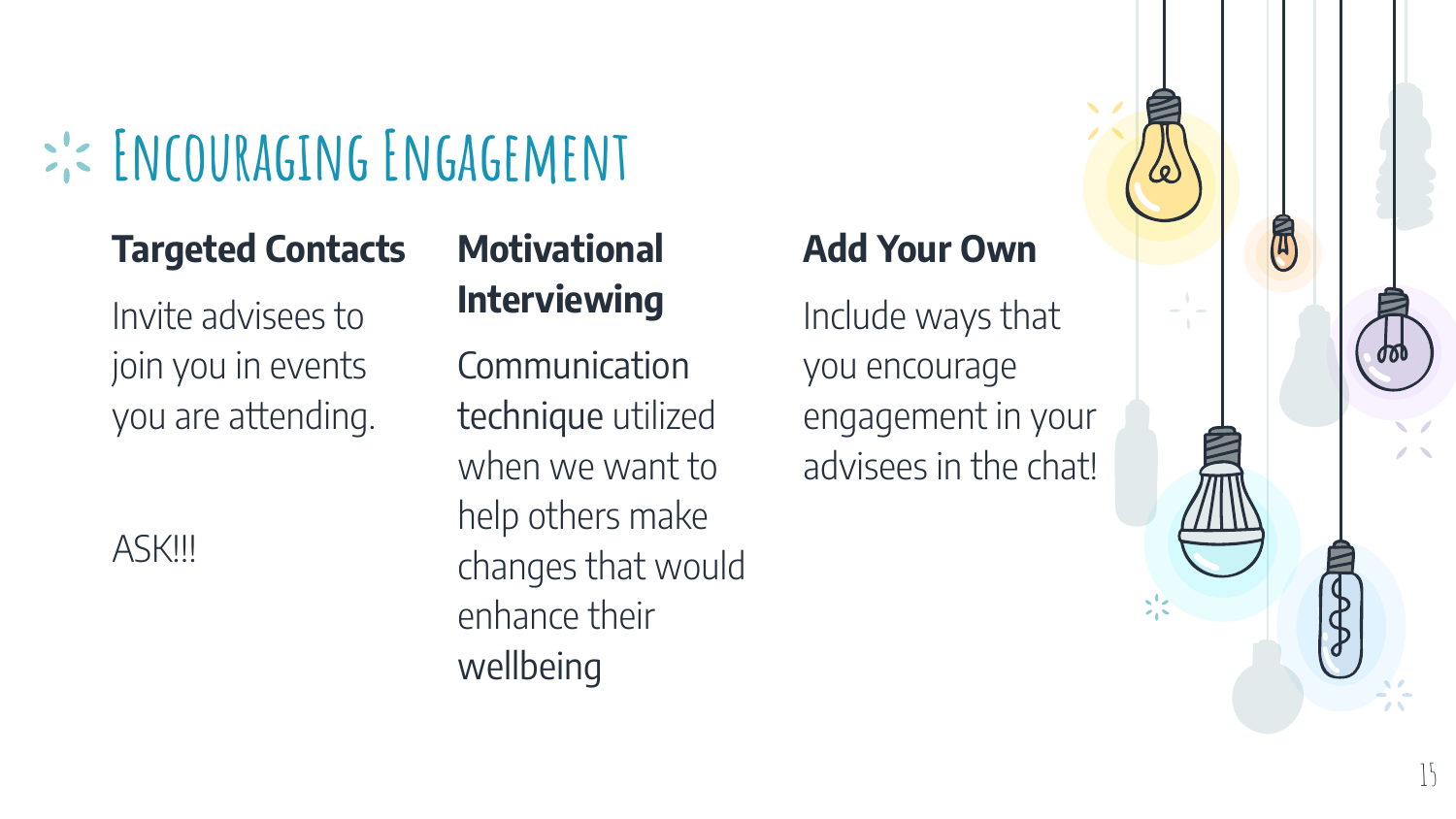## $\Rightarrow$ :< MOTIVATIONAL INTERVIEWING

- ⊹ An evidence-based, collaborative, person-centered form of guiding to elicit and strengthen motivation for change (Miller & Rollnick, 2009)
- ⊹ Essence of Motivational Interviewing:
	- $\times$  Collaboration (vs. confrontation)
	- $\times$  Evocation (drawing out vs. imposing ideas)
	- $\times$  Autonomy (vs. authority)

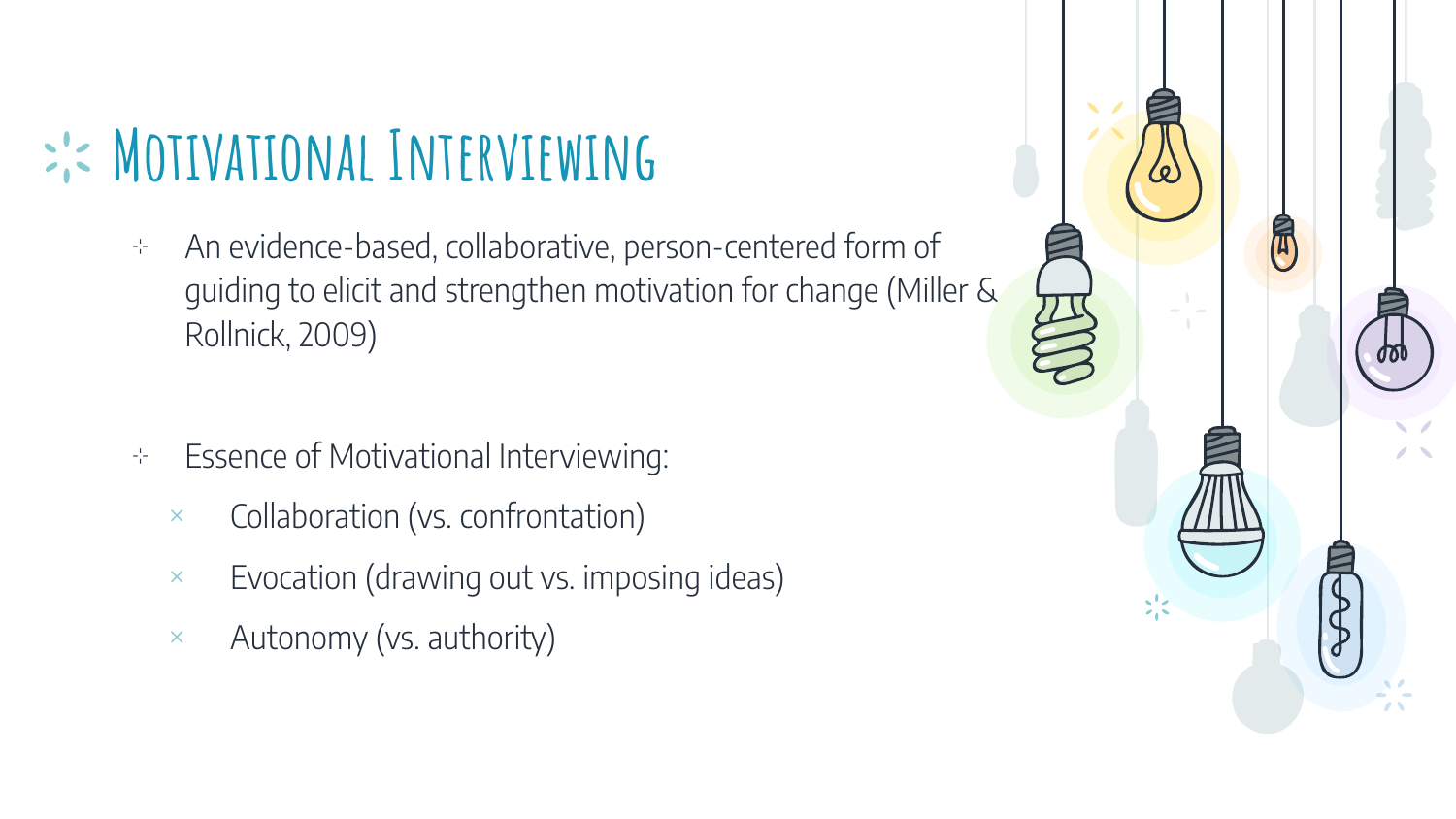**People are generally better persuaded by the reasons they themselves discovered than those that come into the minds of others.** 

- Blaise Pascal

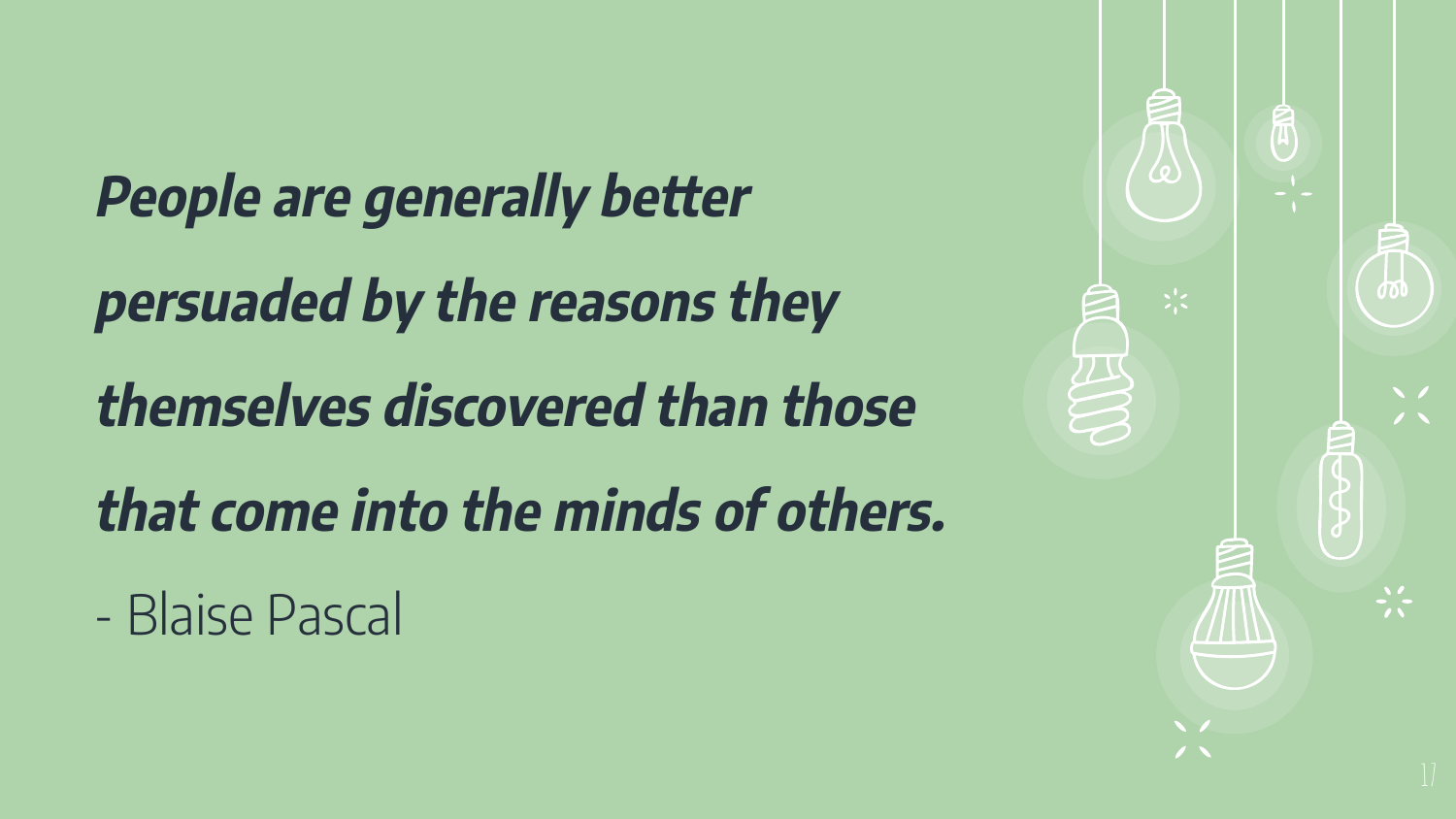## $\Rightarrow$ :< MOTIVATIONAL INTERVIEWING

- ⊹ Techniques
	- × **O**pen-ended, empowering questions
	- × **A**ffirmative statements
	- × **R**eflective listening
	- × **S**ummary statements

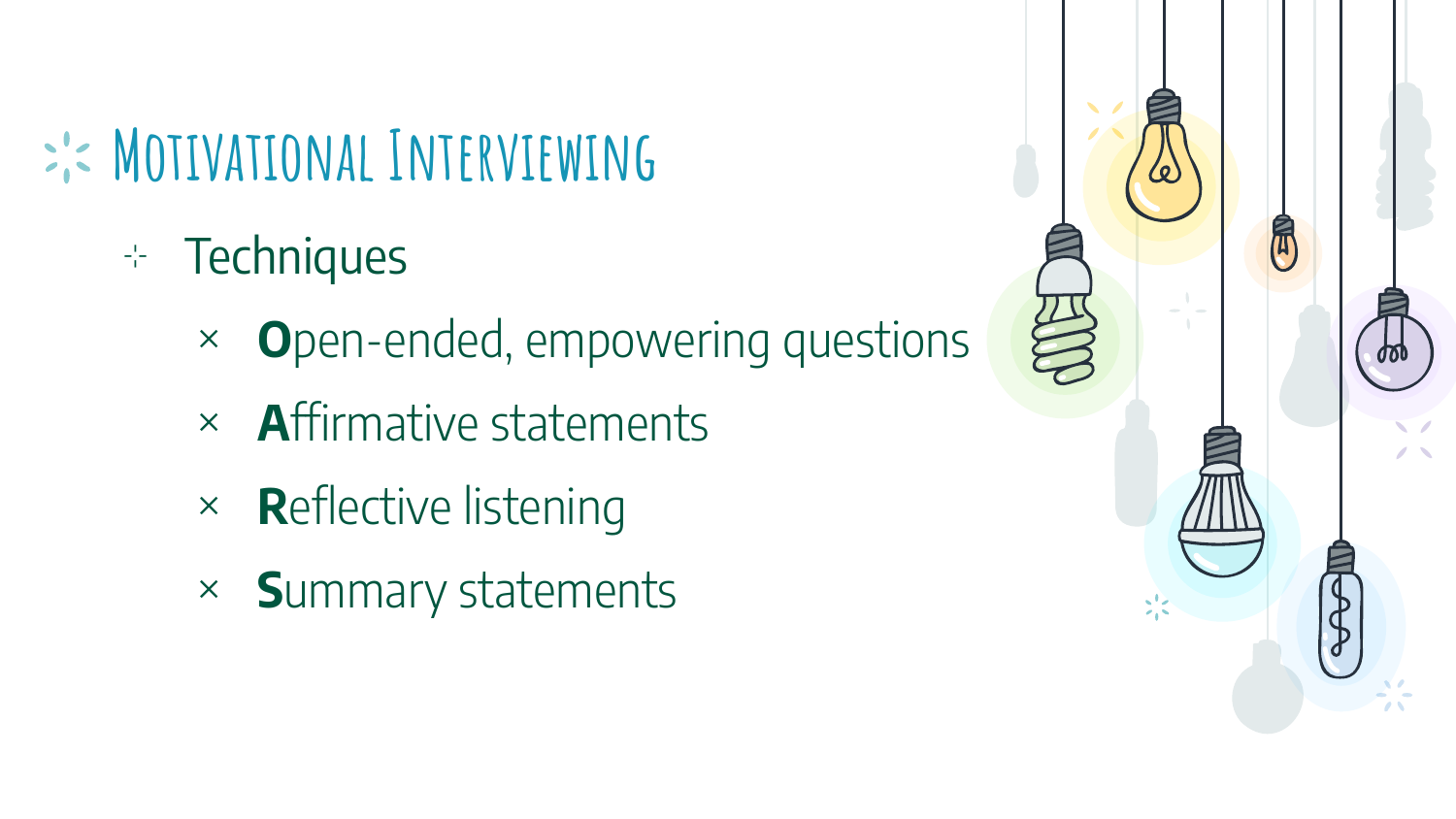## $\Rightarrow$ :< MOTIVATIONAL INTERVIEWING

#### **IS…**

- ⊹ Expressing empathy
- ⊹ Develop discrepancy
- ⊹ Avoiding argumentation
- ⊹ Supporting self-efficacy
- ⊹ Rolling with the resistance

#### **IS NOT...**

- ⊹ Advice giving
- Righting a wrong

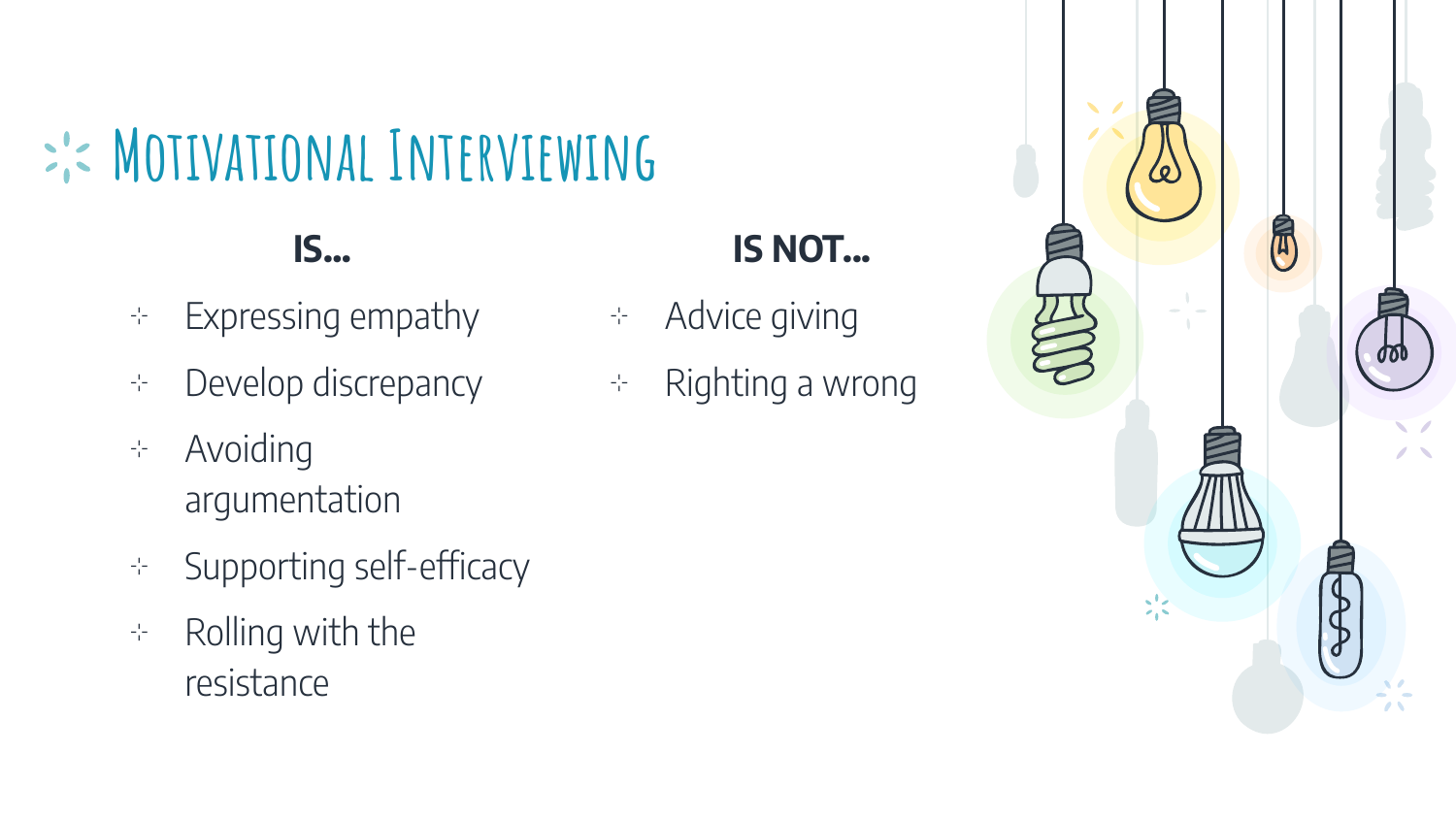### **Case Study**

Taylor is a second year student who has come to meet with you for advising. You notice that Taylor has two mid-term deficient grades and reports struggling in every course. Upon exploring this further with Taylor, it is clear Taylor could benefit from tutoring and academic coaching. Upon providing information about campus resources, Taylor says, "I'll be honest with you, I'm probably not going to do that."

#### Discussion Questions:

- 1. What are the issues outlined in this case?
- 2. Have you been in a similar situation; if so, how have you handled it?
- 3. How might you use Motivational Interviewing to further assess Taylor's situation and provide support? What questions might you ask Taylor?
- 4. What is the best possible outcome for this scenario?

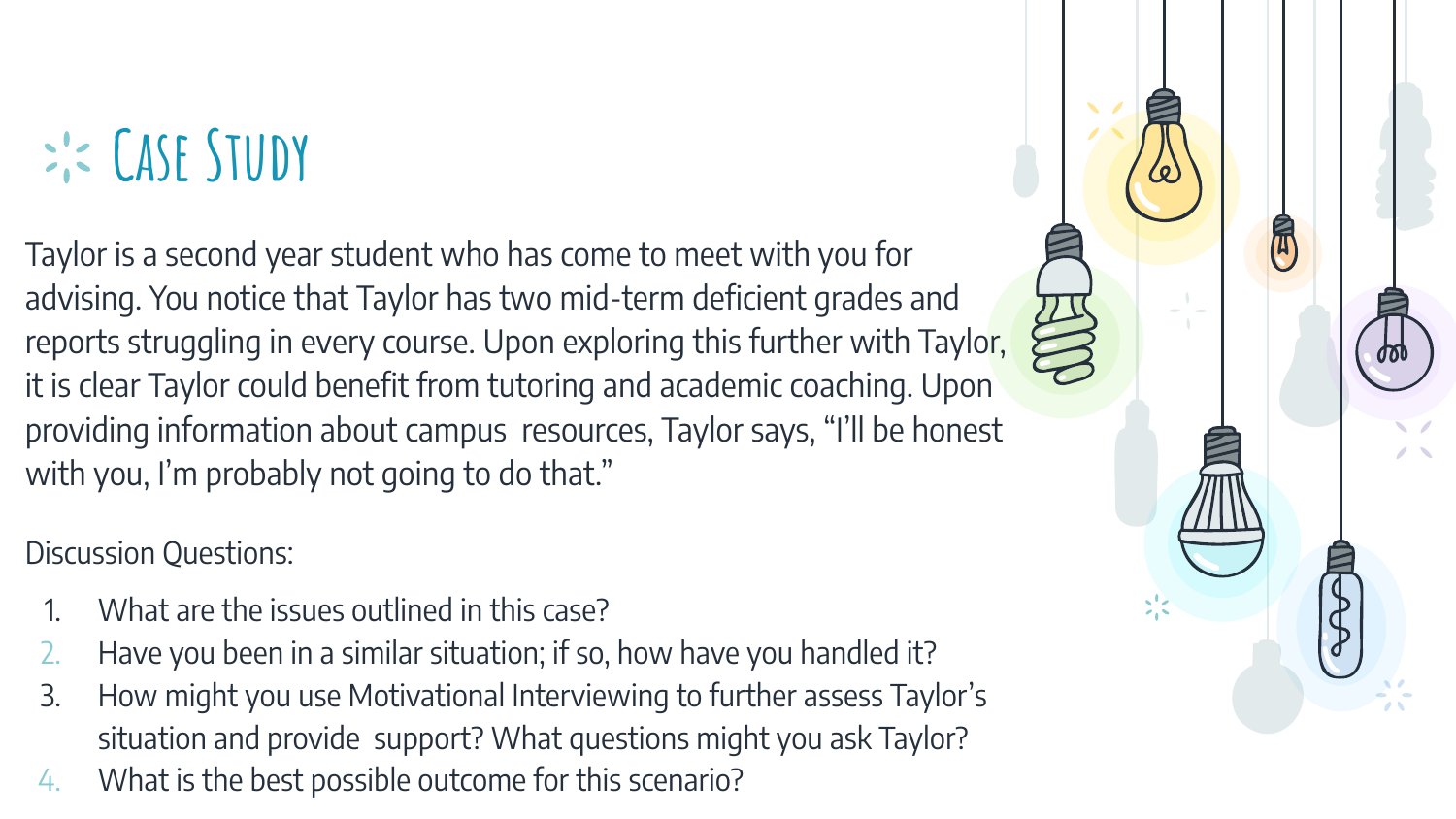## **CTL Advising Resources**

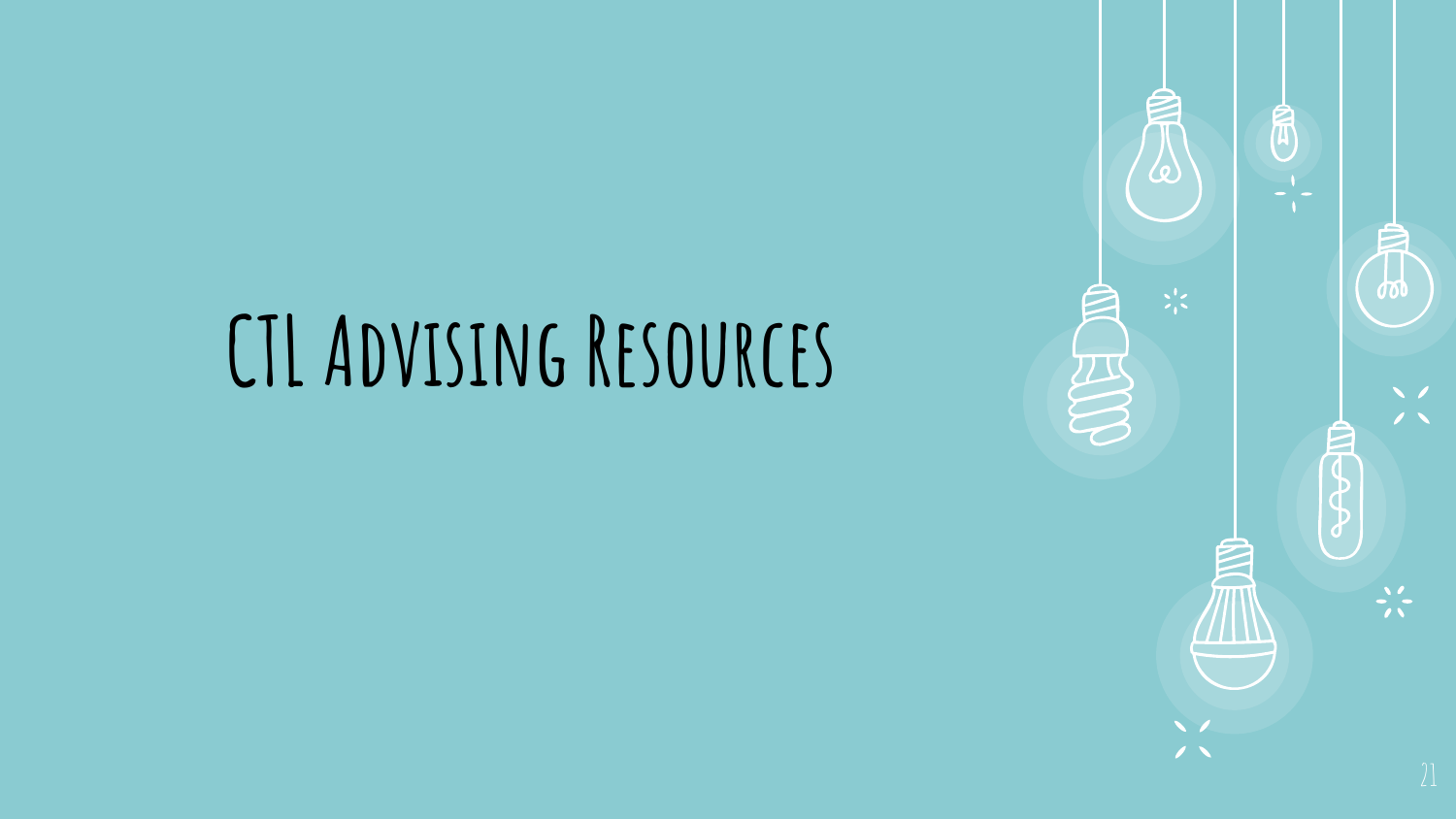## **CTL Advising Resources**

#### **Advising Calendar**

Subscribe to the advising calendar in your GCal.

#### **FYE Advising 101**

Slideshow presentation FYE instructors can use to walk students through the advising process at Fitchburg State.

#### **In Development…**

- ⊹ FSU Advising guide
- ⊹ SSC/DegreeWorks guide
- ⊹ Getting to know you survey

#### **Teaching & Learning Hour**

More Partnership, Less Box-checking: Becoming a Learning-Centered Advisor

Tuesday, January 18th 3:30pm

Google Meet

#### **CTL Website**

Curated resources available online!

#### **Need a specific resource?**

Just ask!

同

兴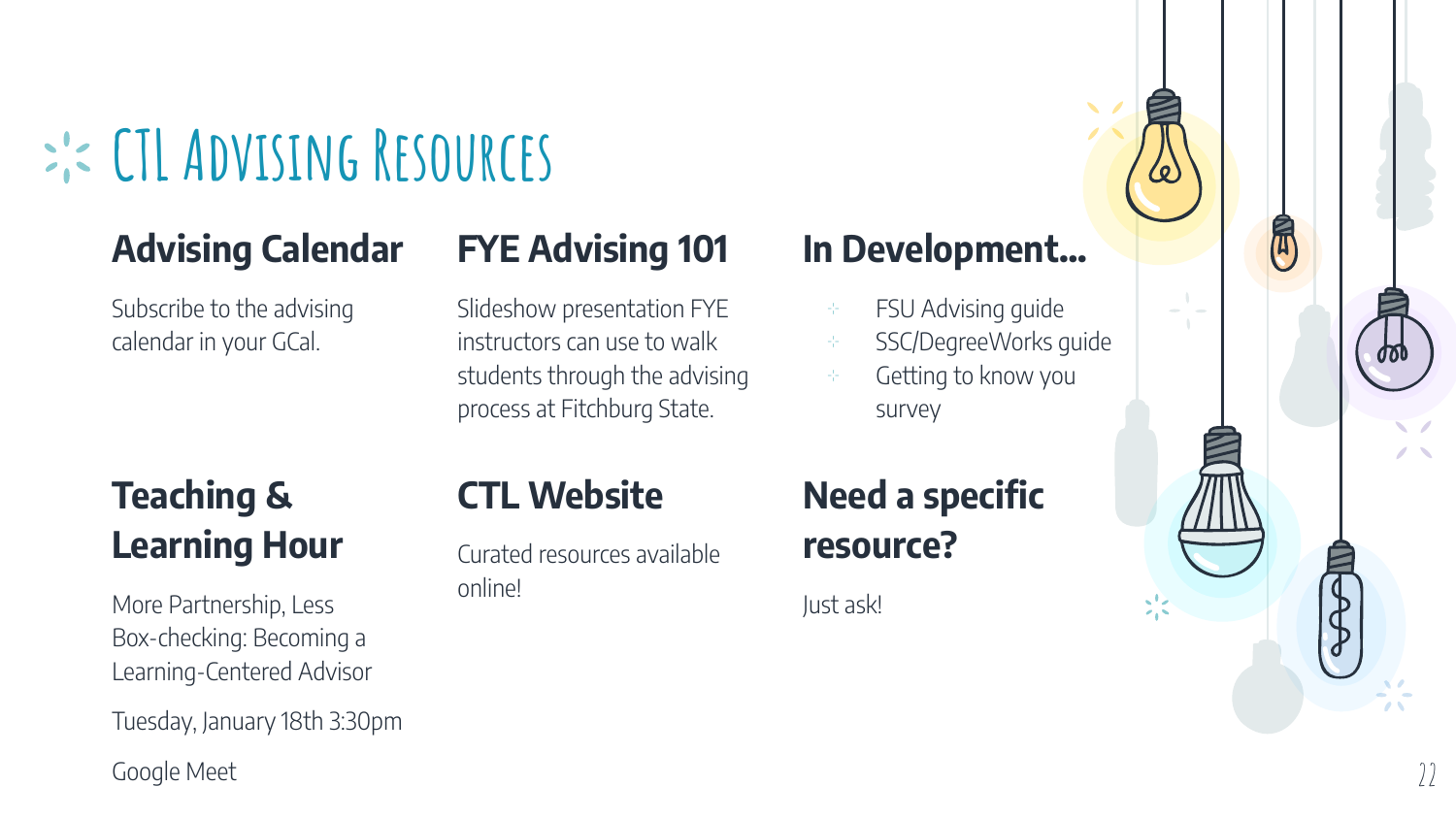## **Thanks!**

Any questions? Please reach out:

⊹ mkrell@fitchburgstate.edu

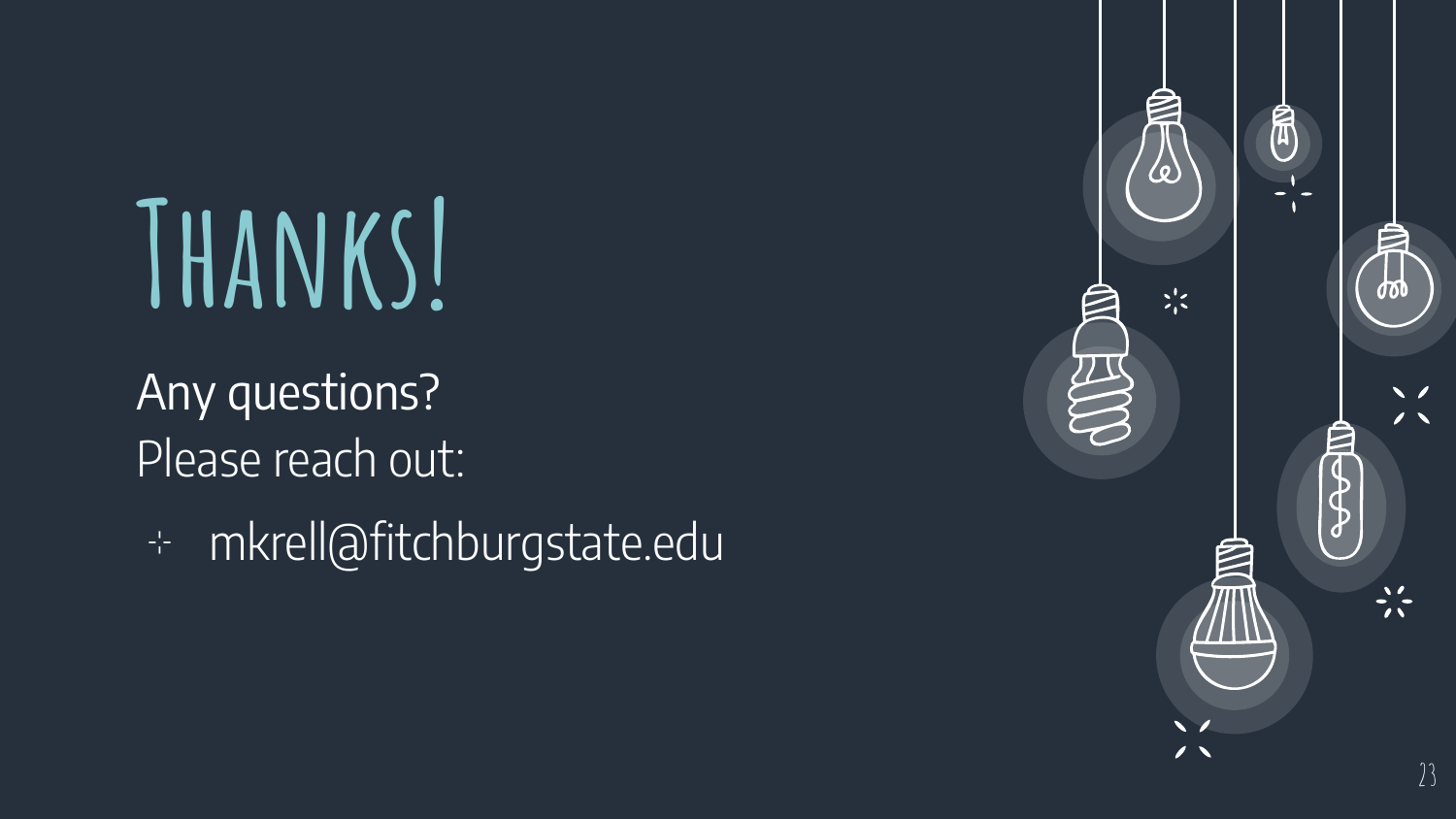## **References**

Miller, W.R., & Rollnick, S. (1991). Motivational Interviewing: Preparing people to change addictive behavior. New York: Guilford Press.

Miller, W.R. & Rollnick, S. (2009). Ten things that Motivational Interviewing is not. Behavioural and Cognitive Psychotherapy, 37, 129-140.

Miller, W.R. & Rollnick, S. (2013) Motivational Interviewing: Helping people to change (3rd Edition). Guilford Press.

Shearer, K. (2007). Taking advising to the classroom: Maximum results in minimum time. Academic Advising Today, 30(2), 7, 23.